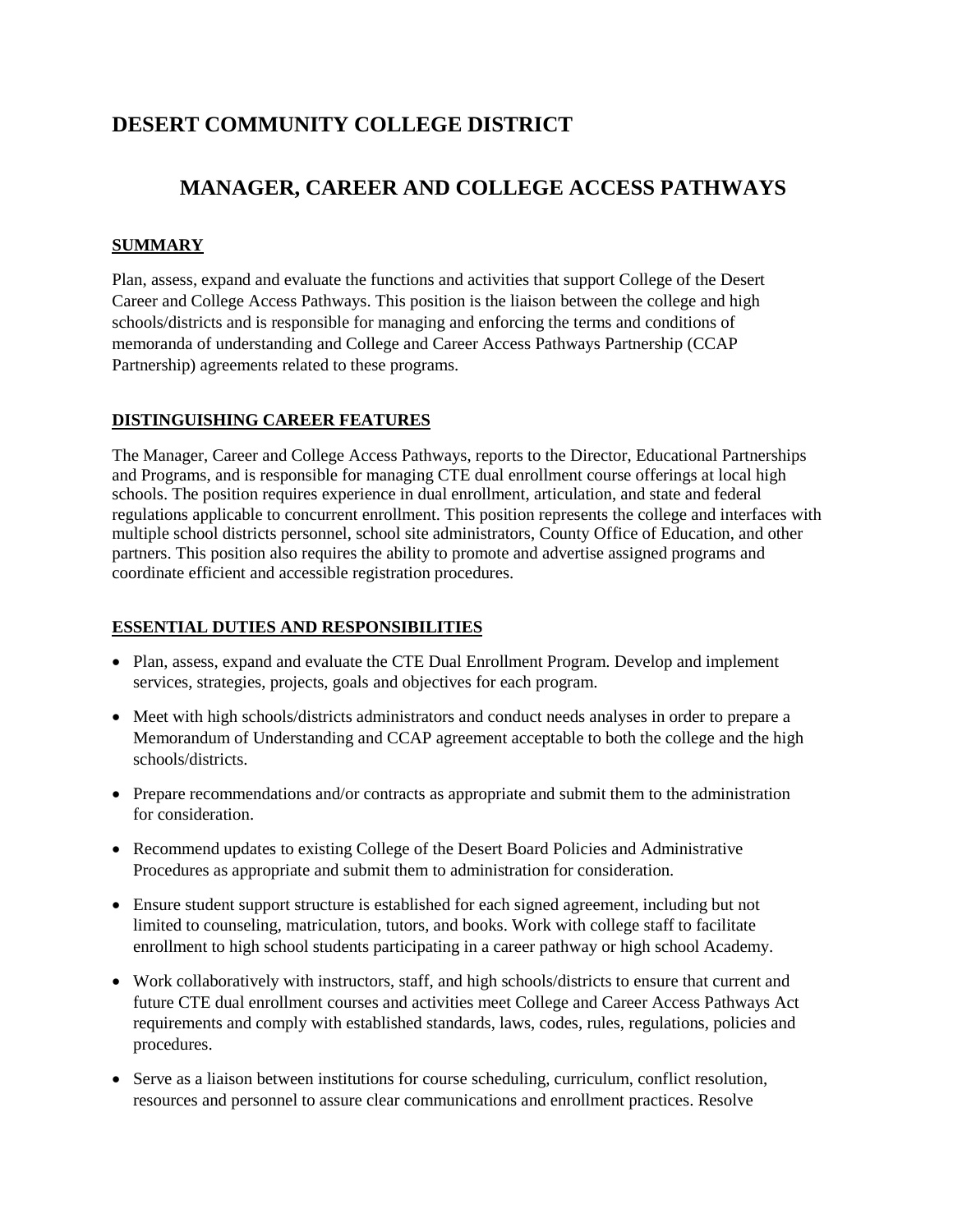problems raised by faculty and students of the program.

- Provide and coordinate support services; assist program participants with obtaining and maintaining program enrollment, goals and progress. Provide program information to students, parents, partners, and the community.
- Establish and maintain program timelines and priorities; participate with the coordination of course offerings and ensure faculty coverage for eachcourse.
- Direct and participate in the preparation and maintenance of various narrative and statistical records and reports. Submit mandated reports to appropriate personnel according to established time lines.
- Working with the CTE Transitions Specialist, facilitate and coordinate admission, program registration, and articulation of CTE programs between the college and the high schools/districts.
- Conduct site visits and strengthen communication between the College of the Desert, high schools/districts, and their respective academic and student affairs departments.Visit the high schools and ensure courses offered in the high school are the same as the courses offered on the collegecampus.
- Develop and coordinate marketing, recruitment and outreach activities to facilitate and enhance knowledge of and participation in CTE Dual enrollment Programs bystudents.
- Working with the CTE Transitions Specialist, prepare a step by step handbook for high school partners and COD faculty to facilitate CTE dual and concurrent enrollment. Handbook should include at a minimum discussion of curriculum, instructor qualifications, impact of high school bell schedule on COD scheduling, appropriate dates for scheduling classes, information for parents of high school students participating in CTE dual and concurrent enrollment classes, information for faculty participating in dual and concurrent enrollment, textbook purchase and funding, fees, ADA and FTES considerations, instructor compensation options.
- Report progress monthly to College of the Desert Vice President, Student Learning, and College of the Desert Instructional Deans.
- Plan and coordinate professional development activities and trainings. Present at Board, school, and community meetings and events.
- Maintain currency of knowledge and skills related to the duties andresponsibilities.
- May direct and evaluate the work of support staff. Including the identification, selection, evaluations, and training of support staff.
- Other duties and responsibilities as assigned.

# **QUALIFICATIONS**

Requires a Bachelor's degree in a related field from an accredited college or university and five years of experience reasonably related to the administrative assignment. Master's degree with a major or concentration in Education, Counseling, or Psychology is desirable.

Understanding of and sensitivity to meeting the needs of the diverse academic, socioeconomic, cultural, disability, and ethnic background of the student, community, and employee population.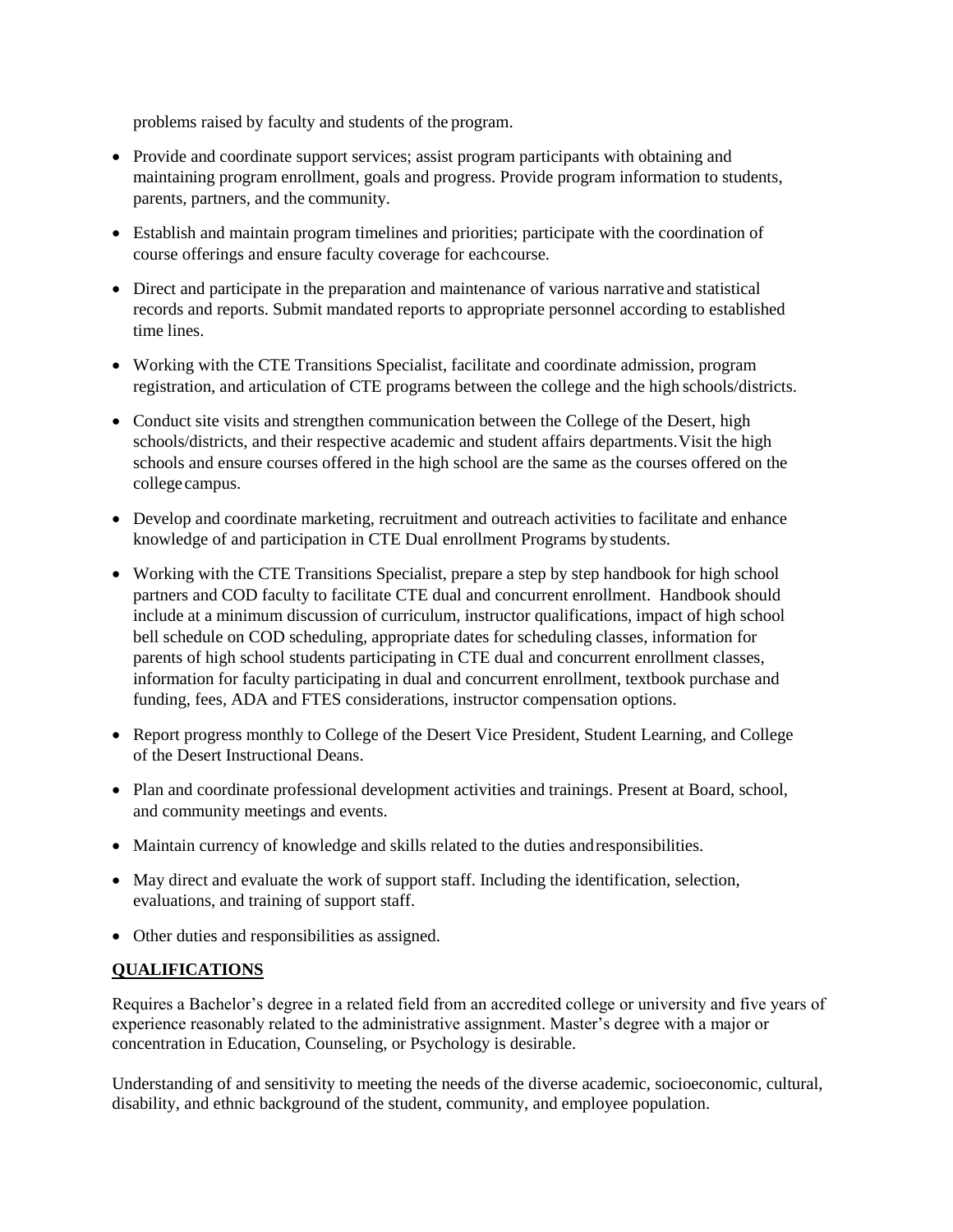## **KNOWLEDGE AND SKILLS**

This position requires professional knowledge of:

- Pertinent federal and state laws, regulations, standards, and requirements concerning Dual Enrollment programs.
- Curriculum standards, requirements, interpretation and application in Dual Enrollment Programs.
- Strategic planning in organization and management practices, assessment, analysis and evaluation of programs, policies, and administrative needs.
- Learning and student success processes, assessment, program outcomes, and application of technology.
- Integrated management systems
- Philosophy and objectives of community colleges.
- Advertising and marketing methods andtechniques.
- Recordkeeping and report preparation techniques.
- Budget preparation and control.
- Public relations techniques.

This position requires demonstrated skill in:

- Developing assessment and processes to enhance programoutcomes.
- Organizing work and building an effective team to meet the needs of the assigned areas.
- Closing contracts and successfully completing transactions.
- Using correct English, grammar, spelling, punctuation and vocabulary to prepare reports, professional correspondence, and presentations.
- Interpersonal skills using tact, patience and courtesy.
- Problem solving and conflict resolution in an academic environment.

### **ABILITIES**

This position requires the ability to:

- Learn, interpret, and ensure compliance with established standards, laws, codes, rules, regulations, policies and procedures pertaining to programs under assigned responsibility.
- Be open to change and new methods in the assigned area of responsibility.
- Continuously engage in learning andself-improvement.
- Meet change with innovation to promote and meet the college mission.